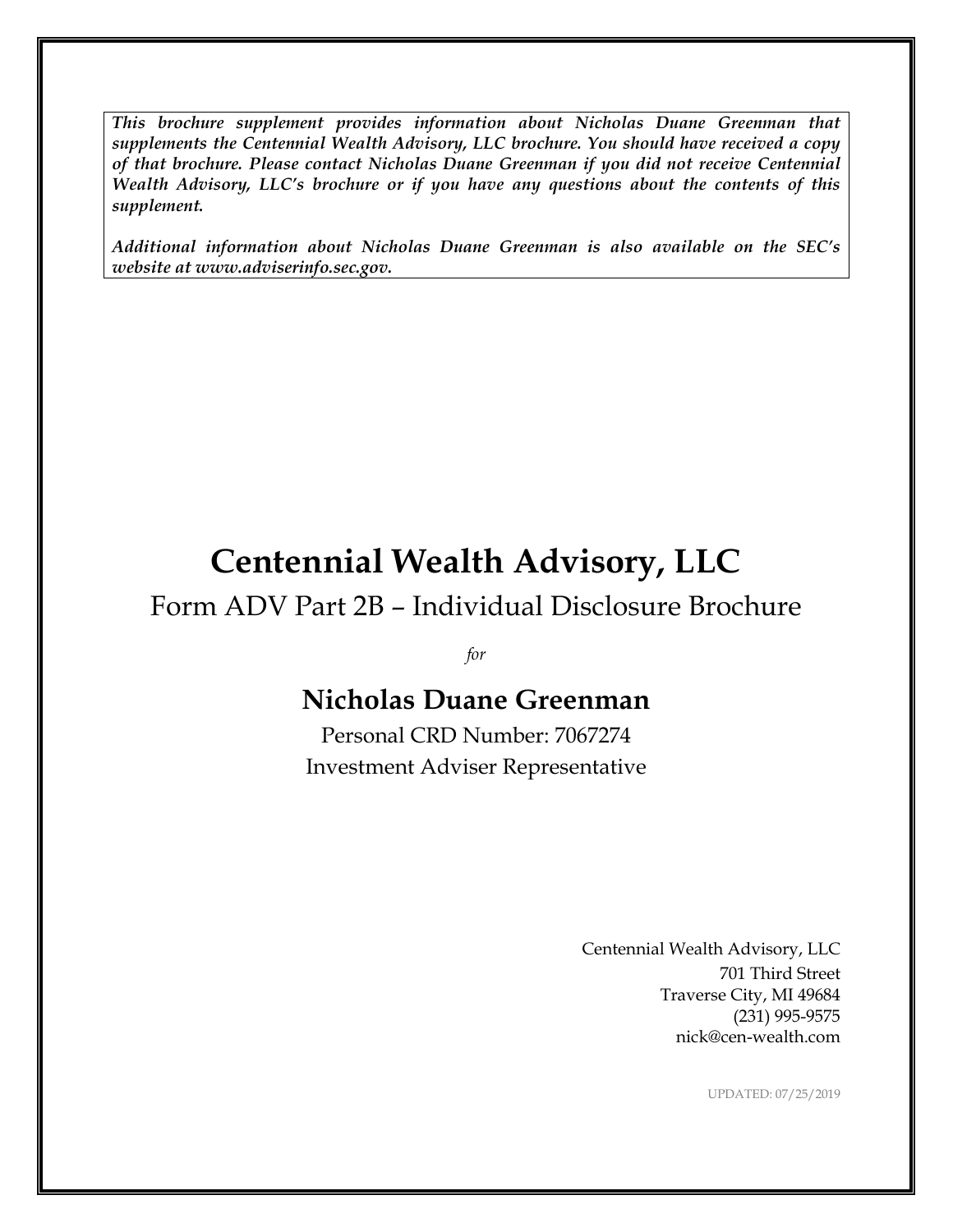# **Item 2: Educational Background and Business Experience**

| Name:                                                                                                                | Nicholas Duane Greenman |                                                                     | <b>Born: 1986</b>                        |
|----------------------------------------------------------------------------------------------------------------------|-------------------------|---------------------------------------------------------------------|------------------------------------------|
| <b>Educational Background and Professional Designations:</b>                                                         |                         |                                                                     |                                          |
| <b>Education:</b>                                                                                                    |                         |                                                                     |                                          |
| Bachelors Marketing/PGM, Ferris State University - 2010<br>Associates Aviation, Northwestern Michigan College - 2008 |                         |                                                                     |                                          |
| <b>Business Background:</b>                                                                                          |                         |                                                                     |                                          |
|                                                                                                                      | 02/2019 - Present       | Centennial Wealth Advisory, LLC                                     | <b>Investment Adviser Representative</b> |
|                                                                                                                      | $11/2018$ - Present     | <b>Retirement Services Specialist</b><br>Centennial Wealth Advisory |                                          |
|                                                                                                                      | $01/2011 - 11/2018$     | Director of Golf<br>Garland Lodge and Golf Resort                   |                                          |
|                                                                                                                      | $08/2010 - 12/2010$     | Student<br>Ferris State University                                  |                                          |
|                                                                                                                      | $05/2010 - 08/2010$     | Grounds Keeper<br><b>Grand Traverse Resort</b>                      |                                          |
|                                                                                                                      | $10/2009 - 04/2010$     | Operations Intern<br><b>Walt Disney World</b>                       |                                          |
|                                                                                                                      | $01/2009 - 08/2009$     | Student<br>Ferris State University                                  |                                          |
|                                                                                                                      | $05/2008 - 11/2008$     | Operations Intern<br><b>Treetops Resort</b>                         |                                          |